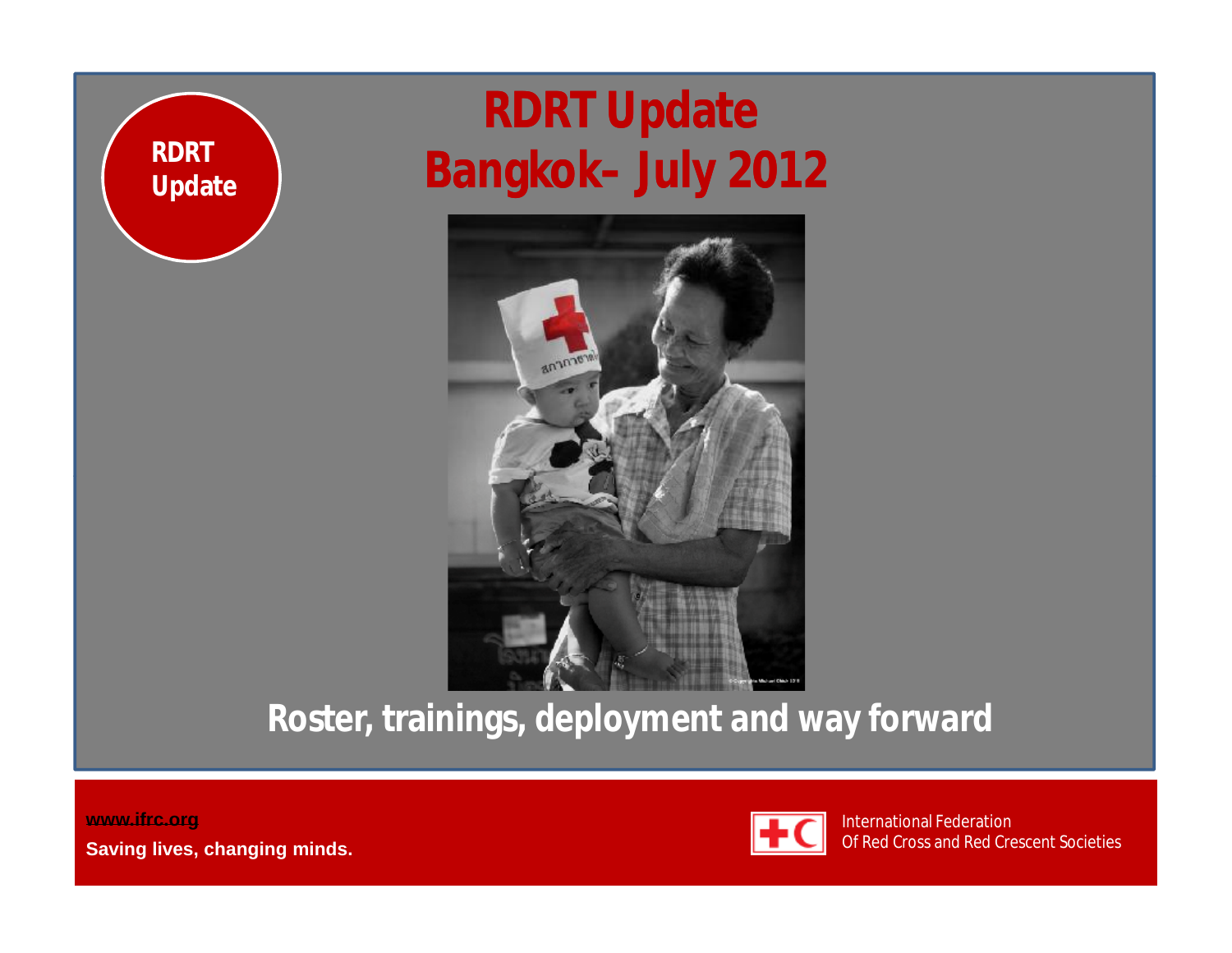

**[www.ifrc.org](http://www.ifrc.org) Saving lives, changing minds.**

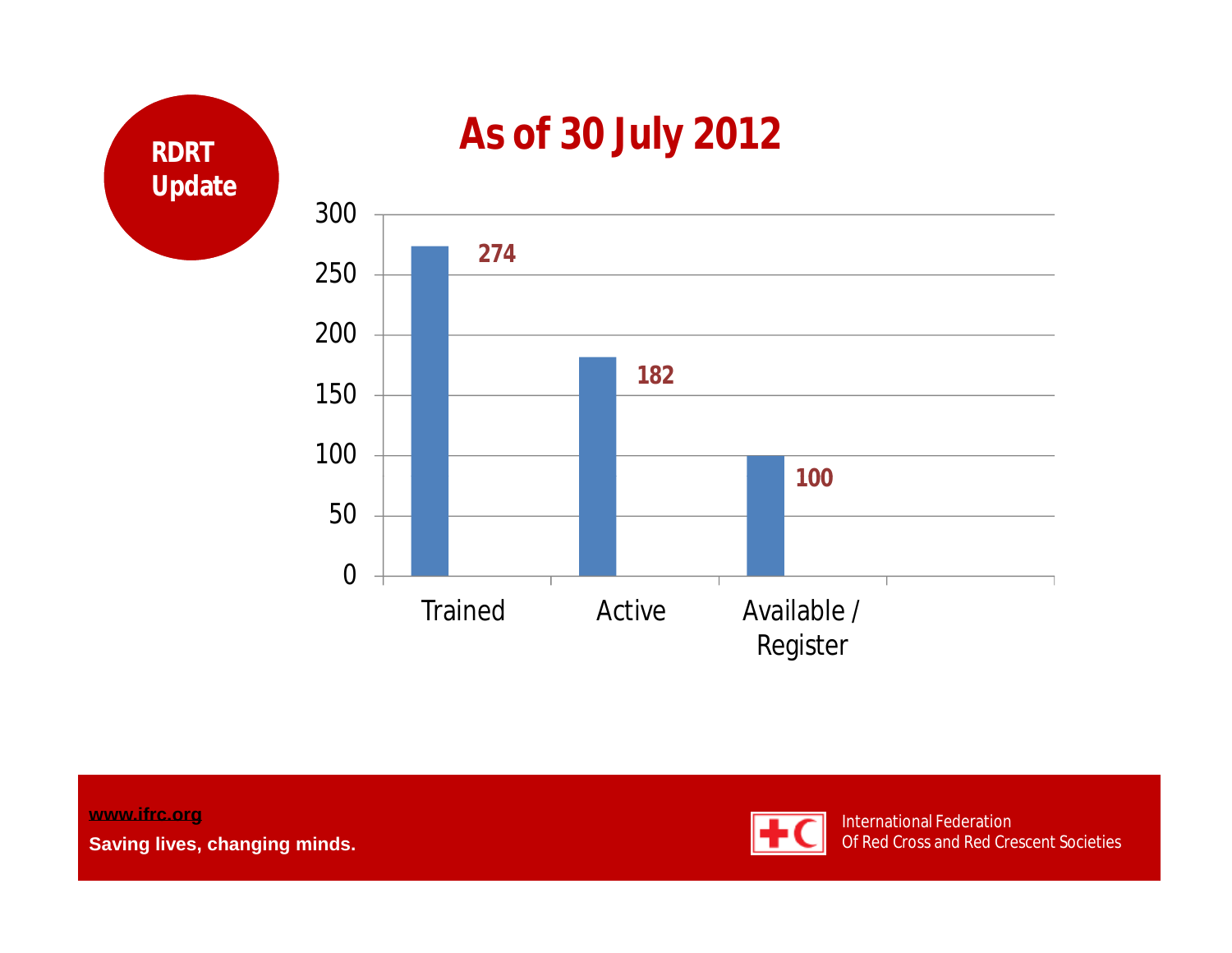

**[www.ifrc.org](http://www.ifrc.org) Saving lives, changing minds.**

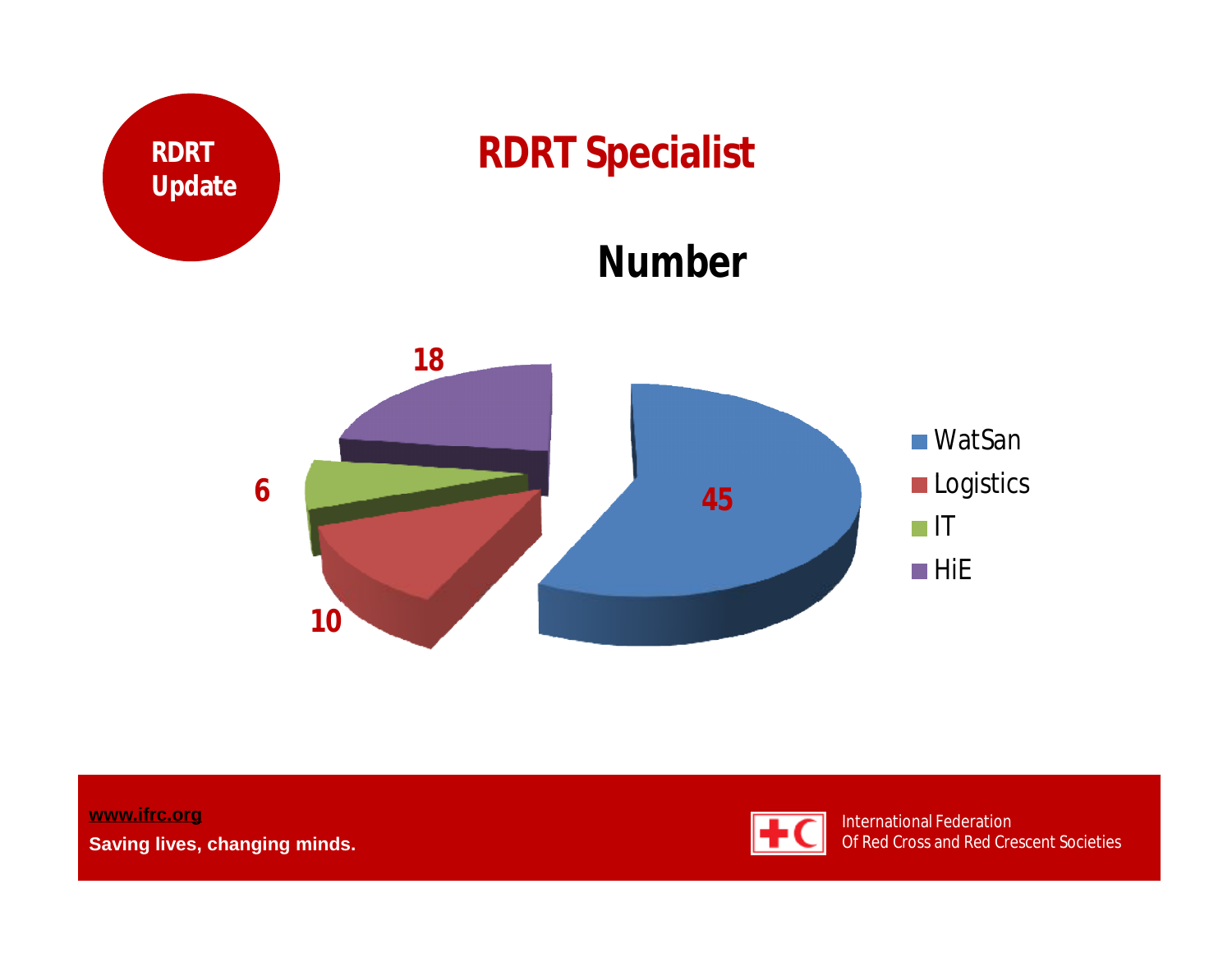|                       | Year         | <b>Number of deployed RDRT</b> | <b>Mission / Venue</b>               |  |
|-----------------------|--------------|--------------------------------|--------------------------------------|--|
| <b>RDRT</b><br>Update | 2005         | 8                              | <b>Nias Earthquake, Indonesia</b>    |  |
|                       |              | 23                             | <b>Pakistan Earthquake, Pakistan</b> |  |
|                       | 2006         | 1                              | <b>Floods/storm, East Timor</b>      |  |
|                       |              | 9                              | Yogyakarta Earthquake, Indonesia     |  |
|                       |              | 4                              | <b>Typhoon Xangsane, Philippines</b> |  |
|                       |              | $\overline{\mathbf{4}}$        | <b>Typhoon Cimaron, Philippines</b>  |  |
|                       |              | $\overline{7}$                 | <b>Typhoon Durian, Philippines</b>   |  |
|                       | 2007         | $\mathbf 0$                    |                                      |  |
|                       | 2008         | 12                             | <b>Cyclone Nargis, Myanmar</b>       |  |
|                       |              | 12                             | <b>Typhoon Fengshen, Philippines</b> |  |
|                       | 2009         | 1                              | <b>Cash for work, Vietnam</b>        |  |
|                       |              | 5                              | <b>Typhoon Ketsana, Philippines</b>  |  |
|                       | 2010         | $6\phantom{1}6$                | <b>Pakistan Floods</b>               |  |
|                       | 2011         | $\overline{2}$                 | <b>Typhone Haima - Laos</b>          |  |
|                       |              | $\overline{2}$                 | <b>Washi, Philippines</b>            |  |
|                       | <b>Total</b> | 96                             |                                      |  |

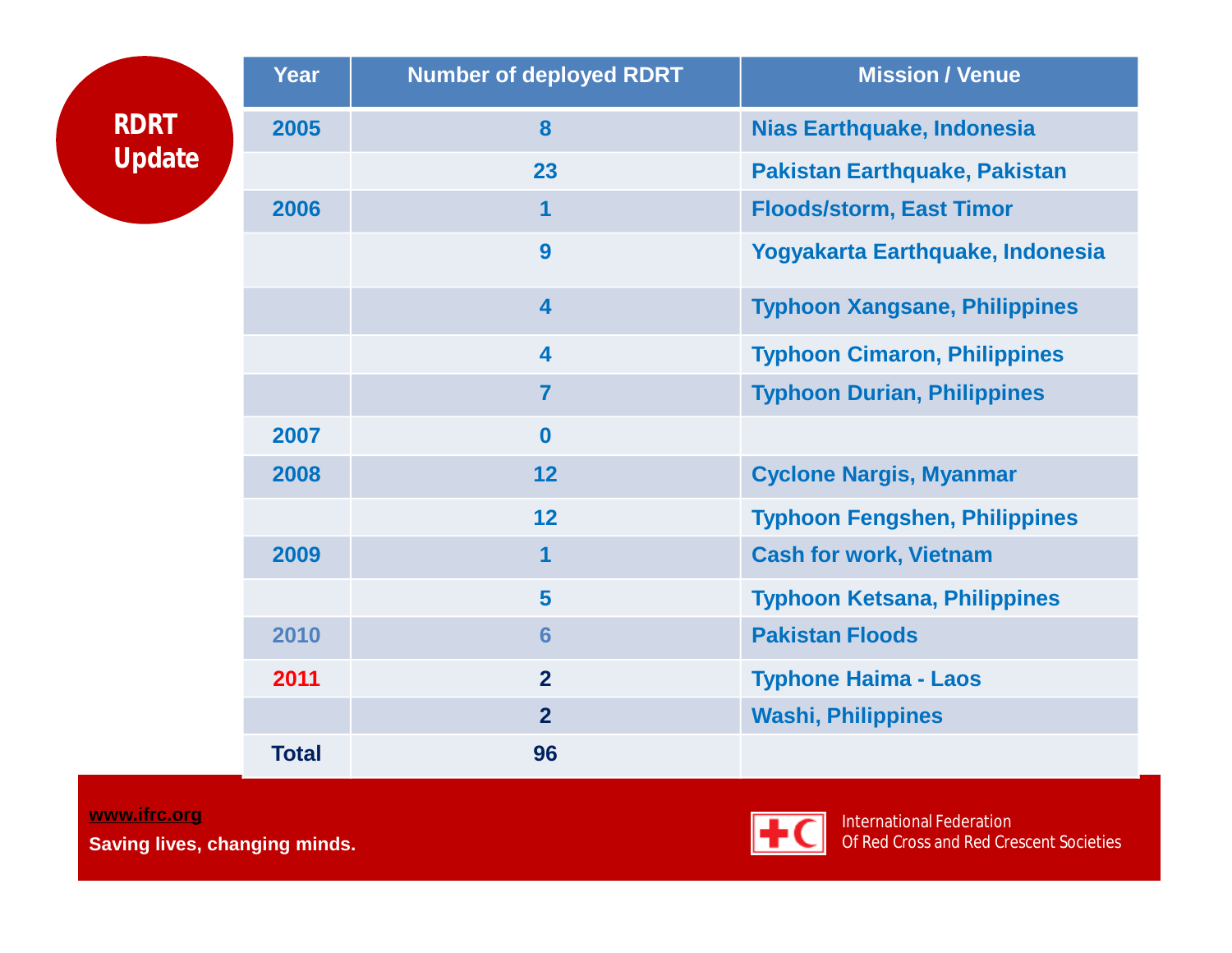

• **By 2014, RDRT to be recognized as a professional and efficient disaster response tool as a part of the global IFRC disaster response system**

Key Objective: Members trained with standardized tools and procedure to facilitate effective mobilization and operation in the field. All ACTIVE RDRT members have knowledge and skills to undertake:

•Primary assessment

•Develop operational planning

•Conduct relief distributions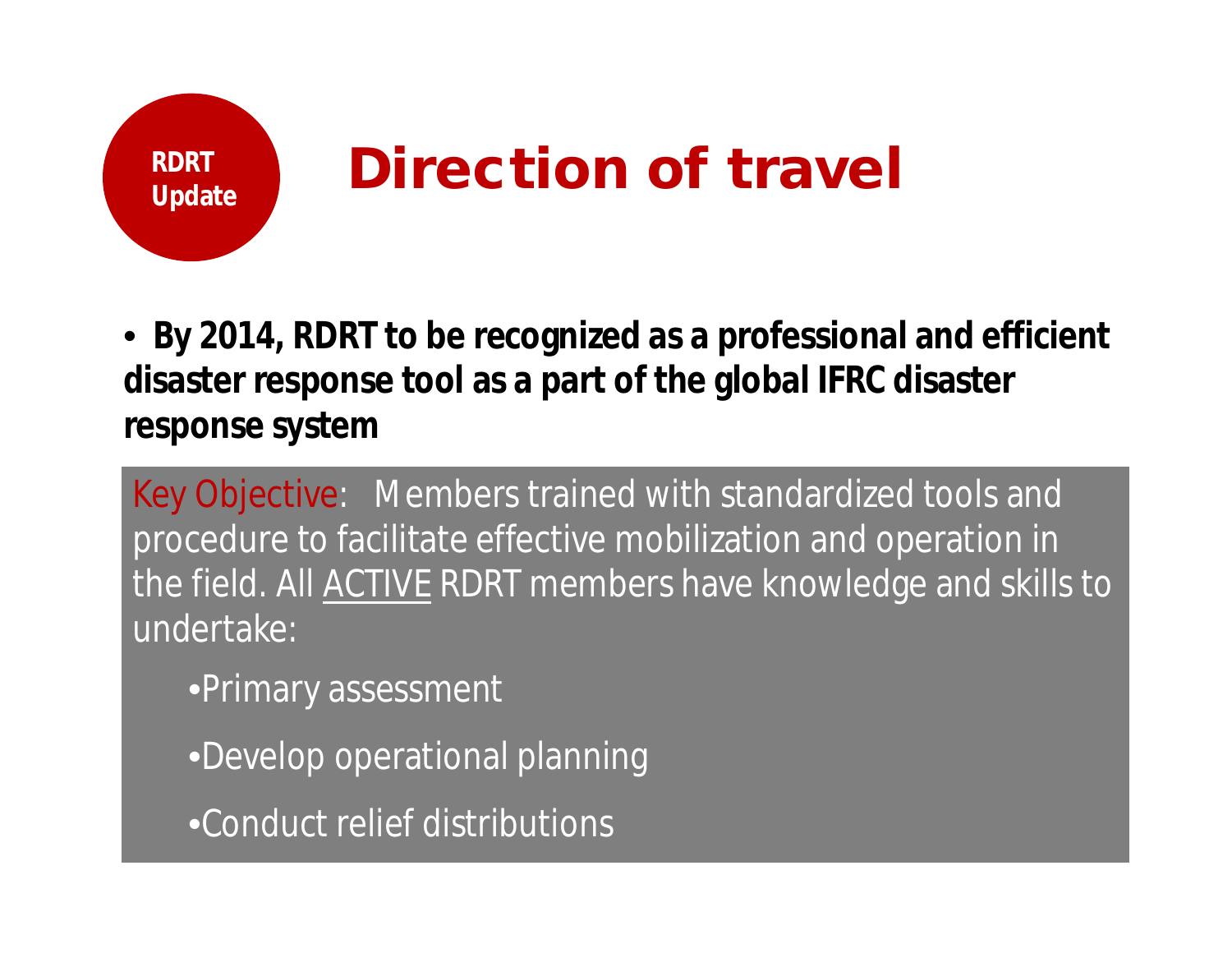

### **Update RDRT and National Societies**

q Part of the surge capacities owned by the National Society and composed of NS trained personnel supported by Federation.

q Complementary to National Society emergency response tool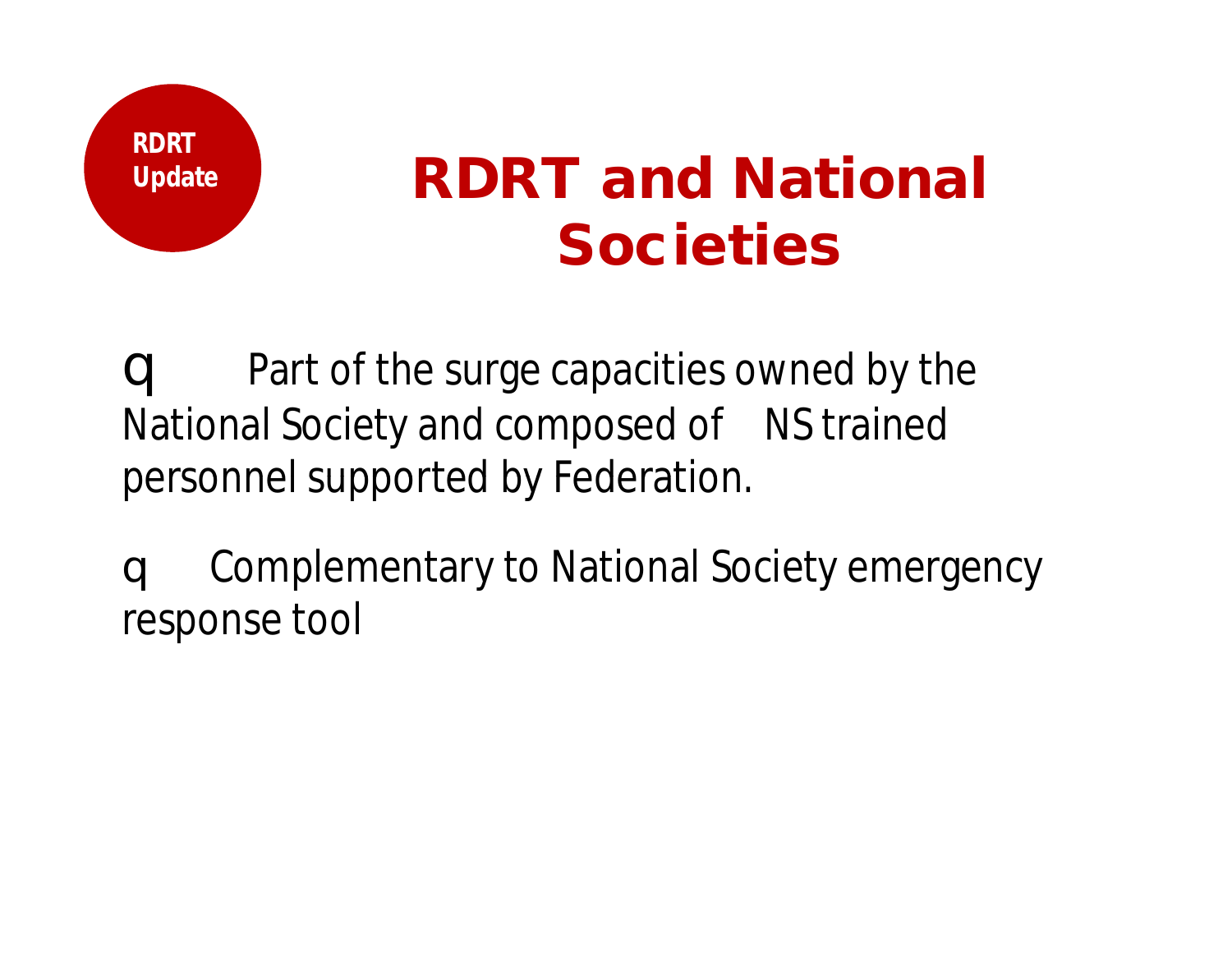## **Update RDRT and the Federation**

q SEARD/CSRU responsibility through well defined roles to ensure success for well-developed RDRT

q Essential elements include:

**RDRT** 

- § **Good maintenance of a roster system**
- § **Development of standard training curriculum and trainings**
- § **Constant taskforce to lead the process and update the focus of RDRT in the changing context**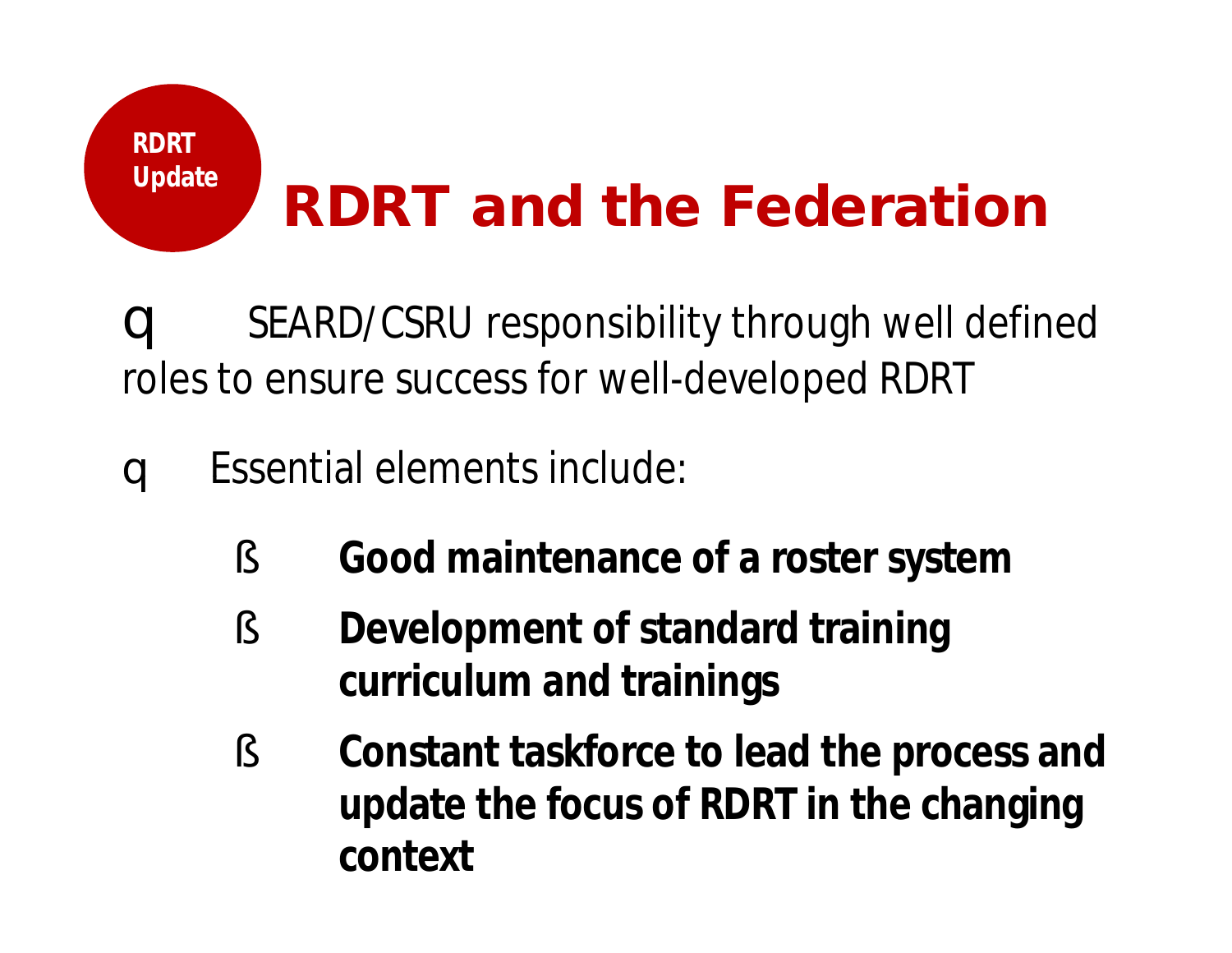**RDRT Update**

#### **Way Forward Standardization of Roster Categories**

| Category     | <b>Definition</b>                                                                                                                                                          |  |  |  |  |  |  |
|--------------|----------------------------------------------------------------------------------------------------------------------------------------------------------------------------|--|--|--|--|--|--|
|              | <b>Qualified RDRT team member and ready for deployment:</b><br>Passed RDRT Induction training; assessed (including re-<br>assessment after deployment) and recommended for |  |  |  |  |  |  |
|              | deployment                                                                                                                                                                 |  |  |  |  |  |  |
| $\mathbf{I}$ | Passed RDRT Induction training; yet to deploy/assess                                                                                                                       |  |  |  |  |  |  |
| Ш            | Passed RDRT Specialist training; did not pass/not yet taken<br><b>RDRT</b> Induction training                                                                              |  |  |  |  |  |  |
| IV           | Attended RDRT Induction training, failed in assessment or re-<br>assessment after deployment but still have potential for follow<br>up training                            |  |  |  |  |  |  |
| V            | ERU trained personnel, requires RDRT Induction training                                                                                                                    |  |  |  |  |  |  |

**[www.ifrc.org](http://www.ifrc.org) Saving lives, changing minds.**

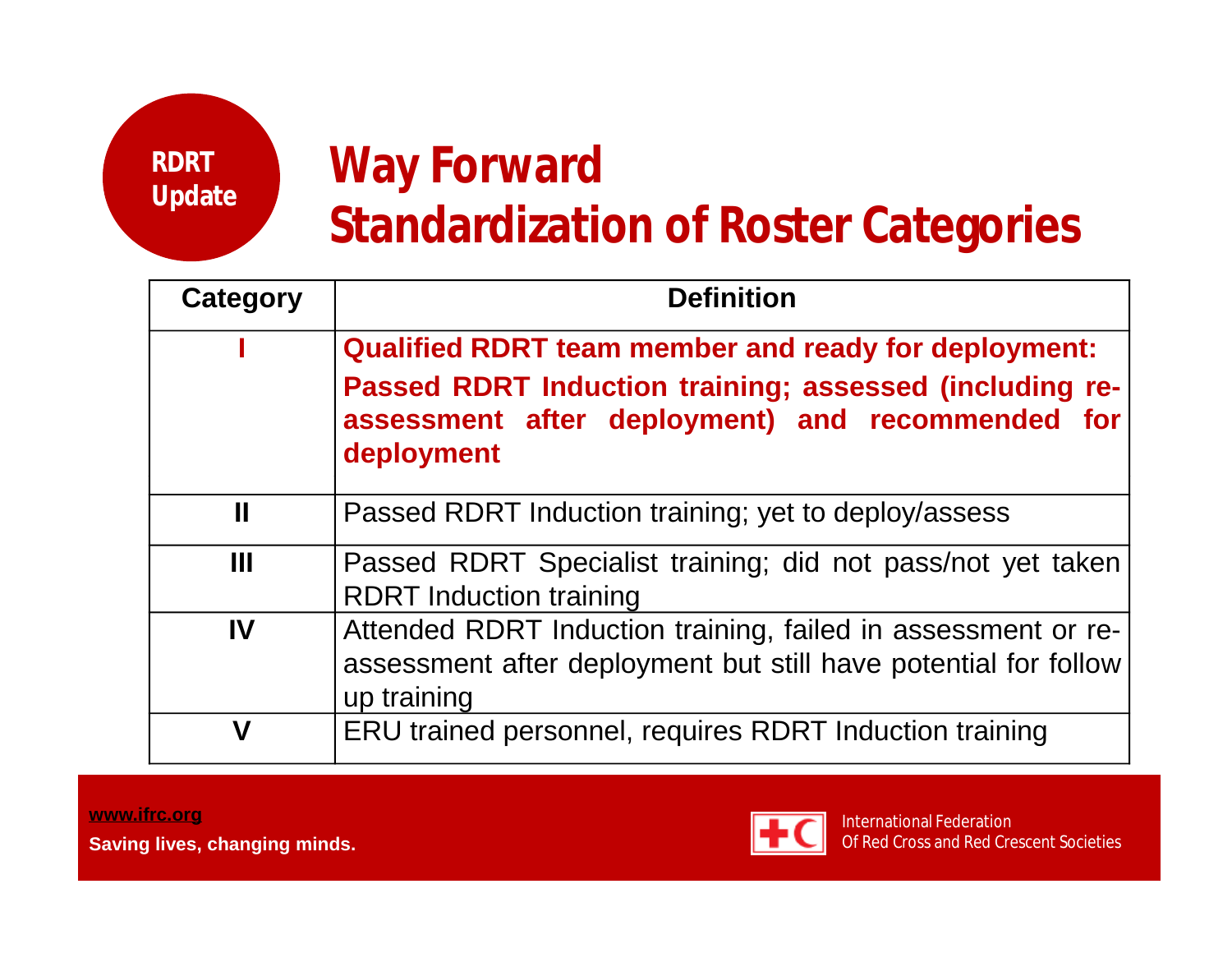

q Keep only category one maintained

#### Target optimal number to be maintained for Category I for South East Asia

| <b>Induction</b><br>(relief) | <b>Health</b> | Logistics   IT & T | <b>WatSan</b> | <b>Shelter</b> | <b>Total</b> |
|------------------------------|---------------|--------------------|---------------|----------------|--------------|
| 60                           | 10            | 10                 | 10            | 10             | 102          |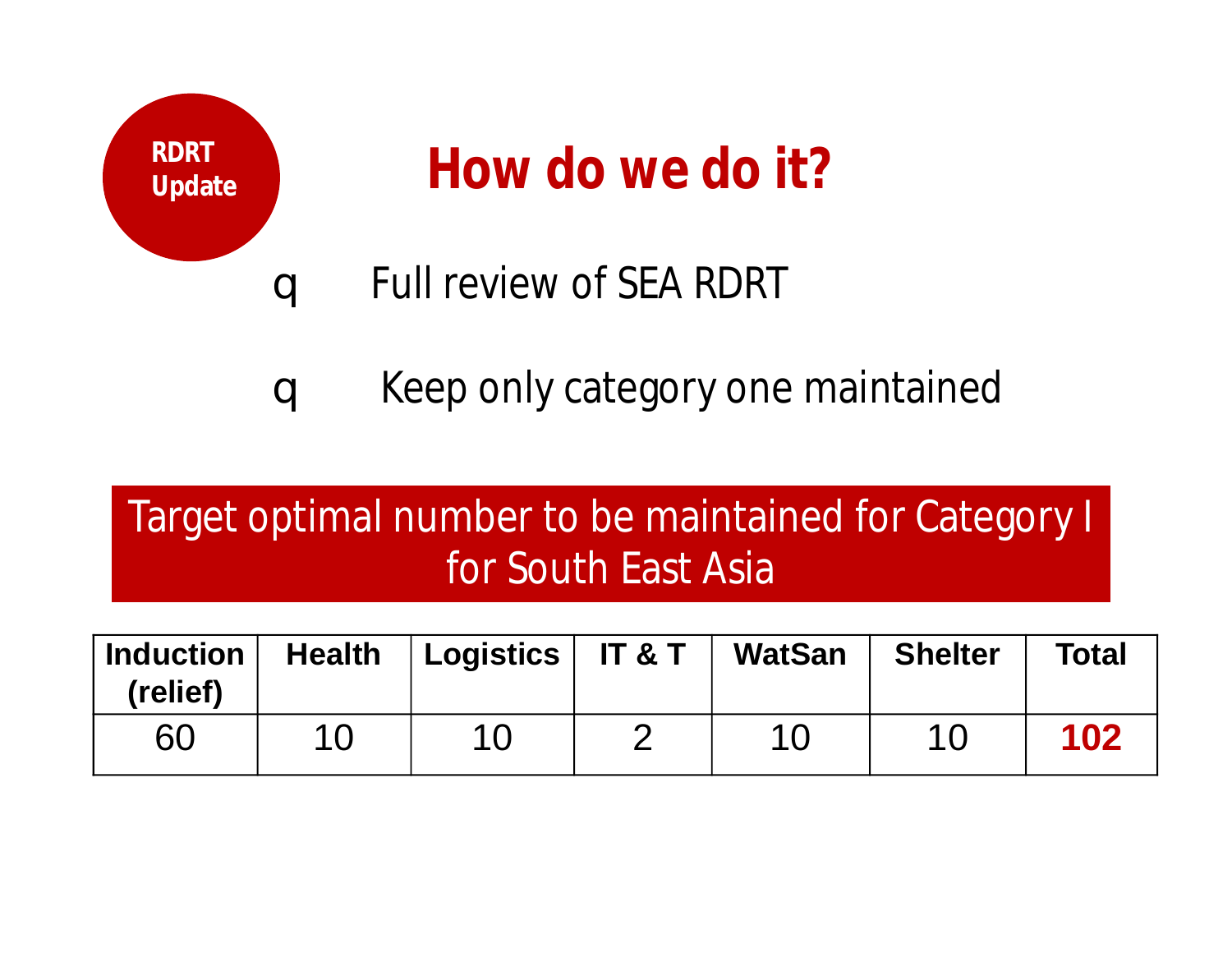

q Focus for 2012-2014 to develop high-quality, upto-date training curriculum that can be adapted to local contexts.

q Development of common assessment standards for trainings and performance during disasters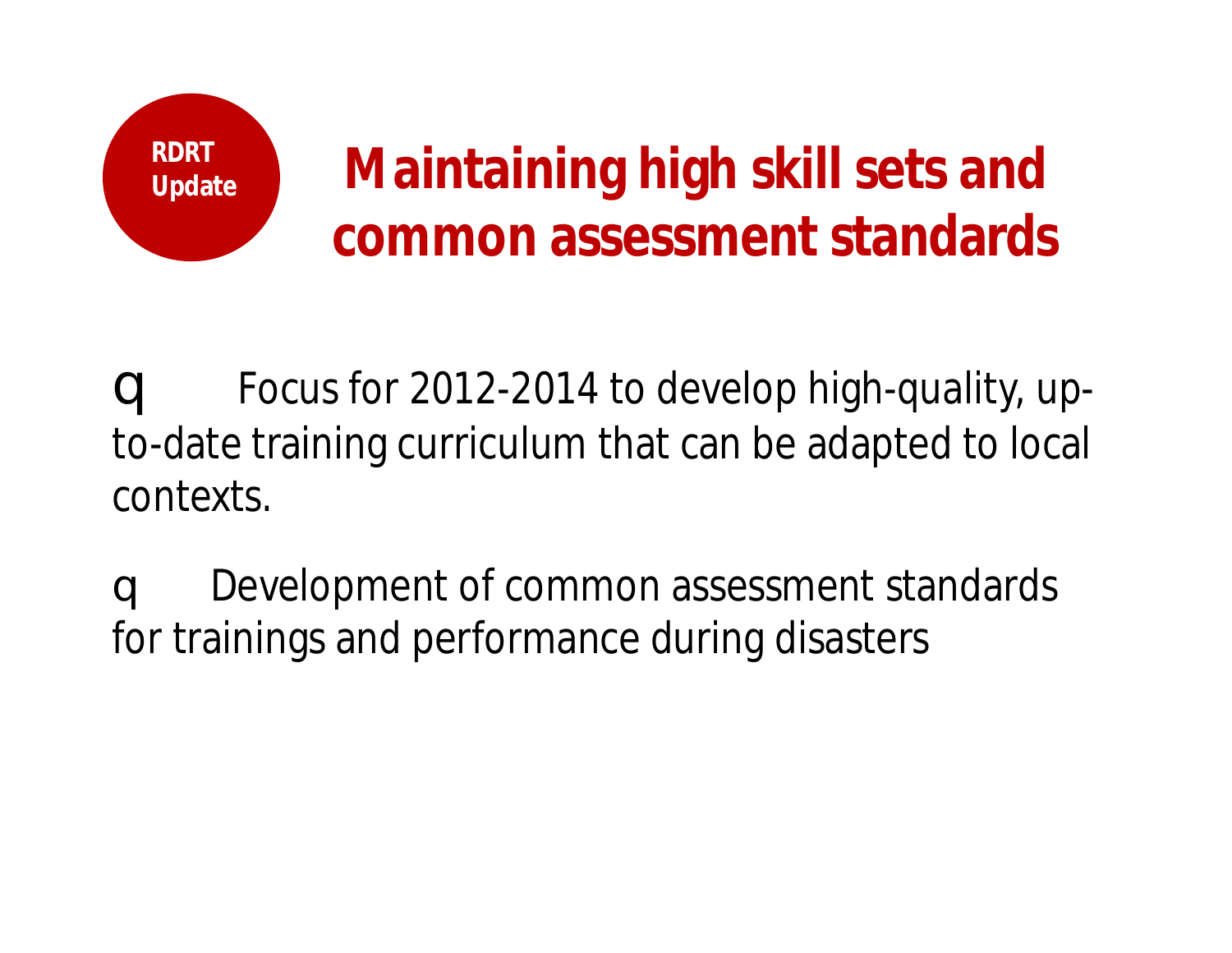

### **Update Deployment – terms and conditions**

q Standard pre-deployment agreements (including the agreement to release staff/volunteers on roster and accepting RDRT deployment) should be signed between National Societies and the Regional delegations

q The agreement will serve to systemize and facilitate timely RDRT deployment across the region and beyond if need be.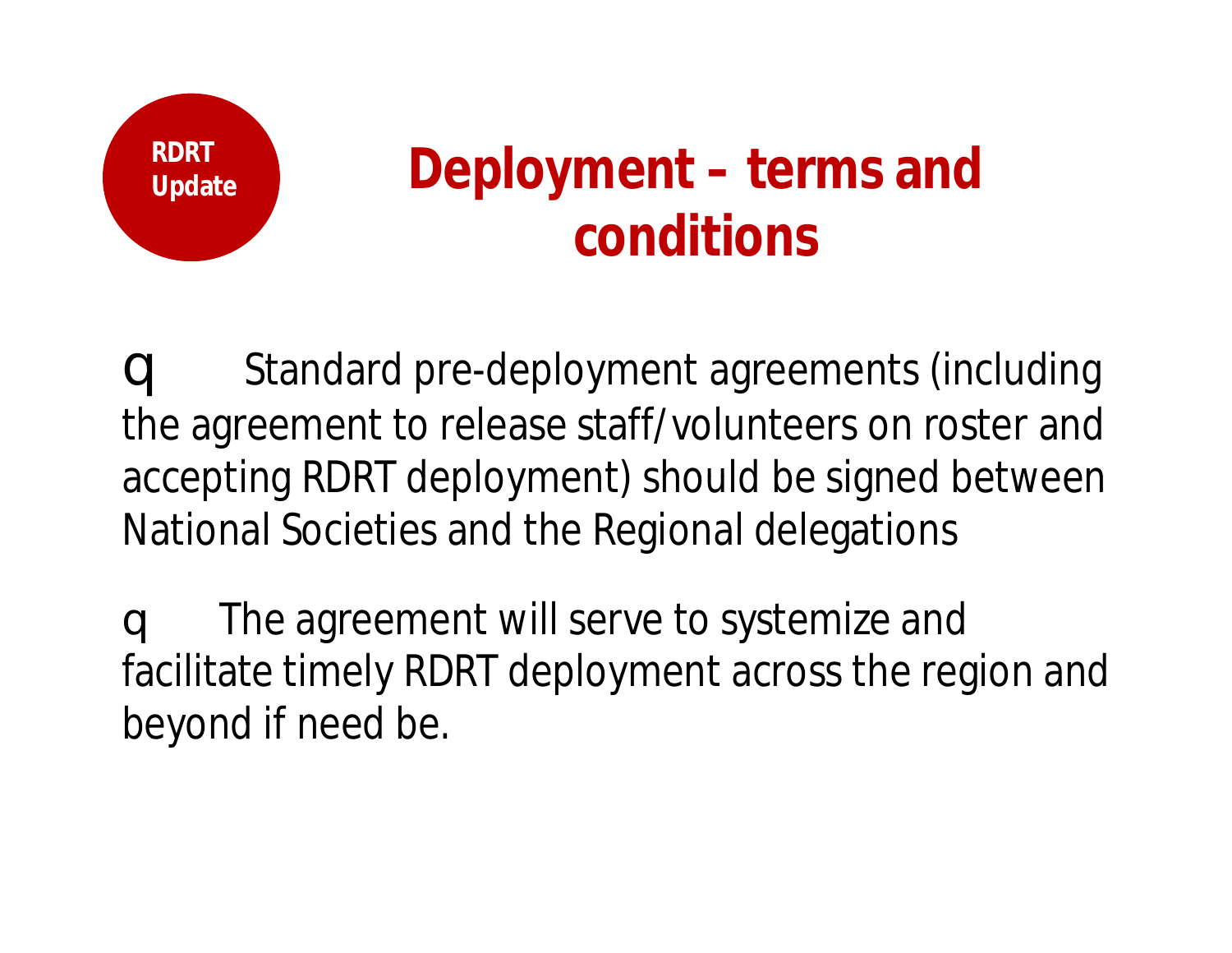

**[www.ifrc.org](http://www.ifrc.org) Saving lives, changing minds.**